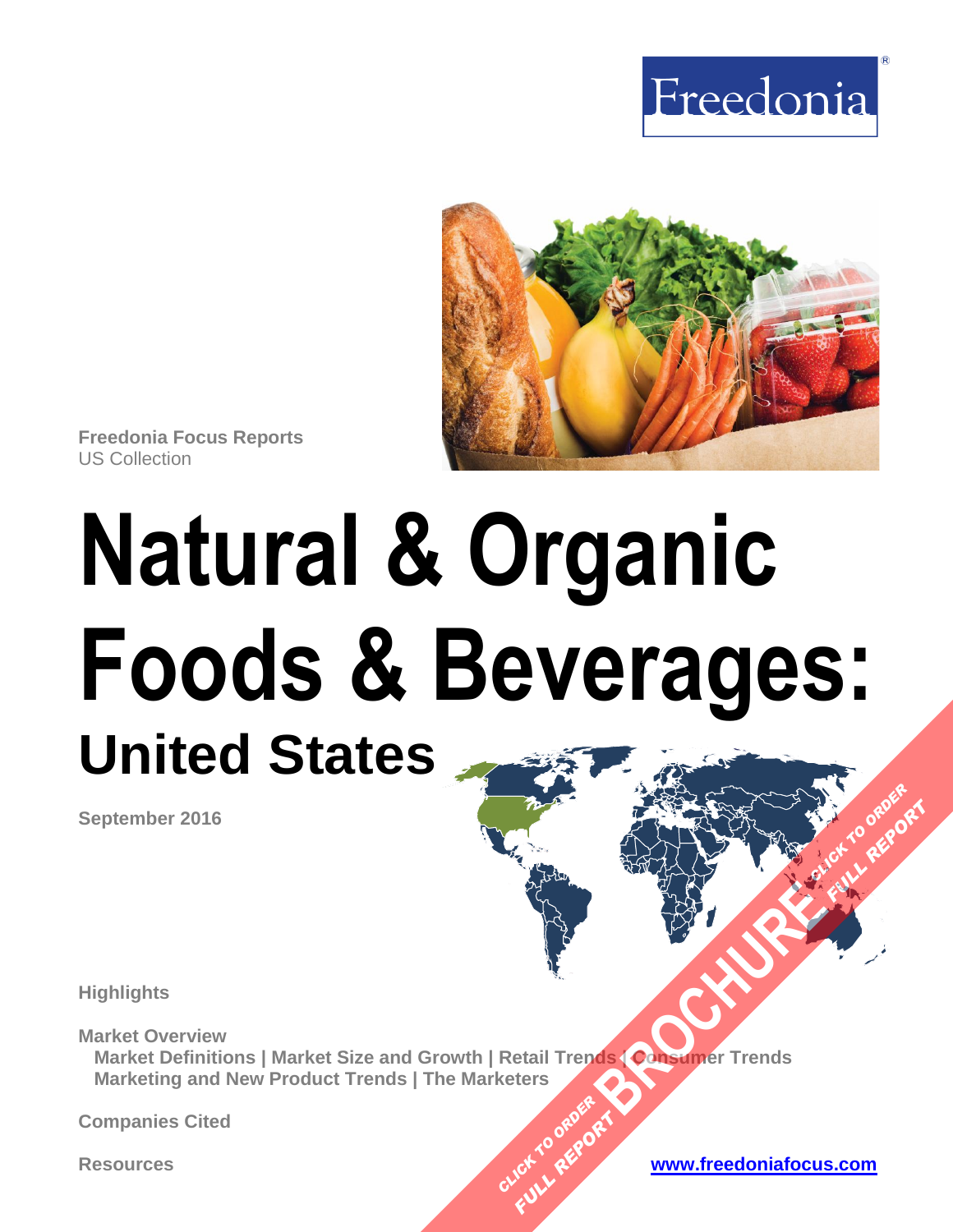## <span id="page-1-0"></span>ABOUT THIS REPORT

### Scope & Method

This report forecasts annual US retail sales of natural and organic food and beverages in US dollars for 2016-2021. Total sales are segmented by type in terms of:

- organic
- natural.

Furthermore, 2016 US natural and organic food and beverage retail sales are segmented in four major product categories. US natural and organic food and beverage retail sales are also segmented in three major retail channels for 2016.

Alcoholic beverages and pet food are excluded from the scope of this report.

To illustrate historical trends, total and segment sales are provided in annual series from 2012 to 2015.

This report quantifies trends in various measures of growth. Growth (or decline) expressed as an average annual growth rate (AAGR) is the least squares growth rate, which takes into account all available datapoints over a period. Growth calculated as a compound annual growth rate (CAGR) employs, by definition, only the first and last datapoints over a period. The CAGR is used to describe forecast growth, defined as the expected trend beginning in the base year and ending in the forecast year. Readers are encouraged to consider historical volatility when assessing particular annual values along the forecast trend, including in the forecast year.

Other various topics, such as the sales of 10 major suppliers of natural and organic foods and beverages to the US market in 2015, are provided. A full outline of report items by page is available in the [Table of Contents.](#page-3-0)

## **Sources**

*Natural & Organic Foods & Beverages: United States* (FF10037) is based on *[Natural](http://www.packagedfacts.com/Natural-Organic-Foods-10074923/)  [and Organic Foods and Beverages in the US, 5th](http://www.packagedfacts.com/Natural-Organic-Foods-10074923/) Edition*, a comprehensive industry report published by Packaged Facts in September 2016.

The information in this report was obtained from primary and secondary research. Primary research entailed interviews with members of the industry and on-site examination of products in retail stores. Secondary research involved evaluating and comparing data and reports from government agencies and reviewing more than 600 articles in consumer and industry publications, websites, and blogs; annual reports, earnings call transcripts, and marketing literature of individual companies; and other reports by Packaged Facts. The consumer data in this report are based primarily on a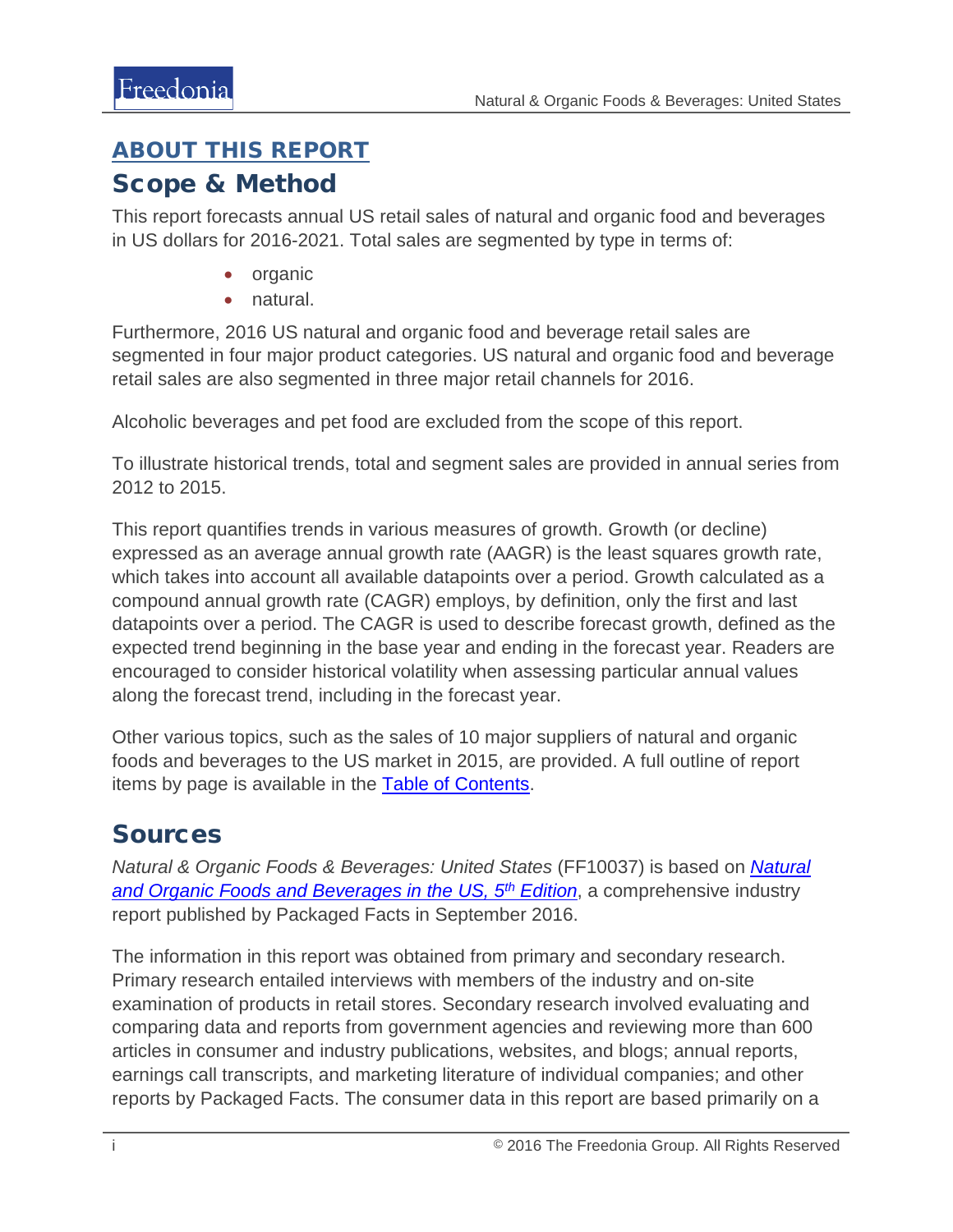proprietary Packaged Facts National Consumer Survey conducted in July-August 2016 among 1,914 US respondents age 18+.

Specific sources and additional resources are listed in the **Resources** section of this publication for reference and to facilitate further research.

## Industry Codes

The topic of this report is related to the following industry codes:

| <b>NAICS/SCIAN 2007</b>                       |                                        | <b>SIC</b>                     |                                             |
|-----------------------------------------------|----------------------------------------|--------------------------------|---------------------------------------------|
| North American Industry Classification System |                                        | <b>Standard Industry Codes</b> |                                             |
| 311230                                        | <b>Breakfast Cereal Mfg</b>            | 2021                           | <b>Creamery Butter</b>                      |
| 311411                                        | Frozen Fruit, Juice, and Vegetable Mfg | 2022                           | Natural, Processed, and Imitation Cheese    |
| 311412                                        | Frozen Specialty Food Mfg              | 2024                           | Ice Cream and Frozen Desserts               |
| 311511                                        | Fluid Milk Mfg                         | 2026                           | <b>Fluid Milk</b>                           |
| 311512                                        | <b>Creamery Butter Mfg</b>             | 2037                           | Frozen Fruits, Fruit Juices, and Vegetables |
| 311513                                        | Cheese Mfg                             | 2038                           | Frozen Specialties, NEC                     |
| 311520                                        | Ice Cream and Frozen Dessert Mfg       | 2043                           | <b>Cereal Breakfast Foods</b>               |
| 311821                                        | Cookie and Cracker Mfg                 | 2052                           | <b>Cookies and Crackers</b>                 |
| 311920                                        | Coffee and Tea Mfg                     | 2095                           | Roasted Coffee                              |
| 311991                                        | Perishable Prepared Food Mfg           | 2099                           | Food Preparations, NEC                      |

## Copyright & Licensing

The full report is protected by copyright laws of the United States of America and international treaties. The entire contents of the publication are copyrighted by The Freedonia Group.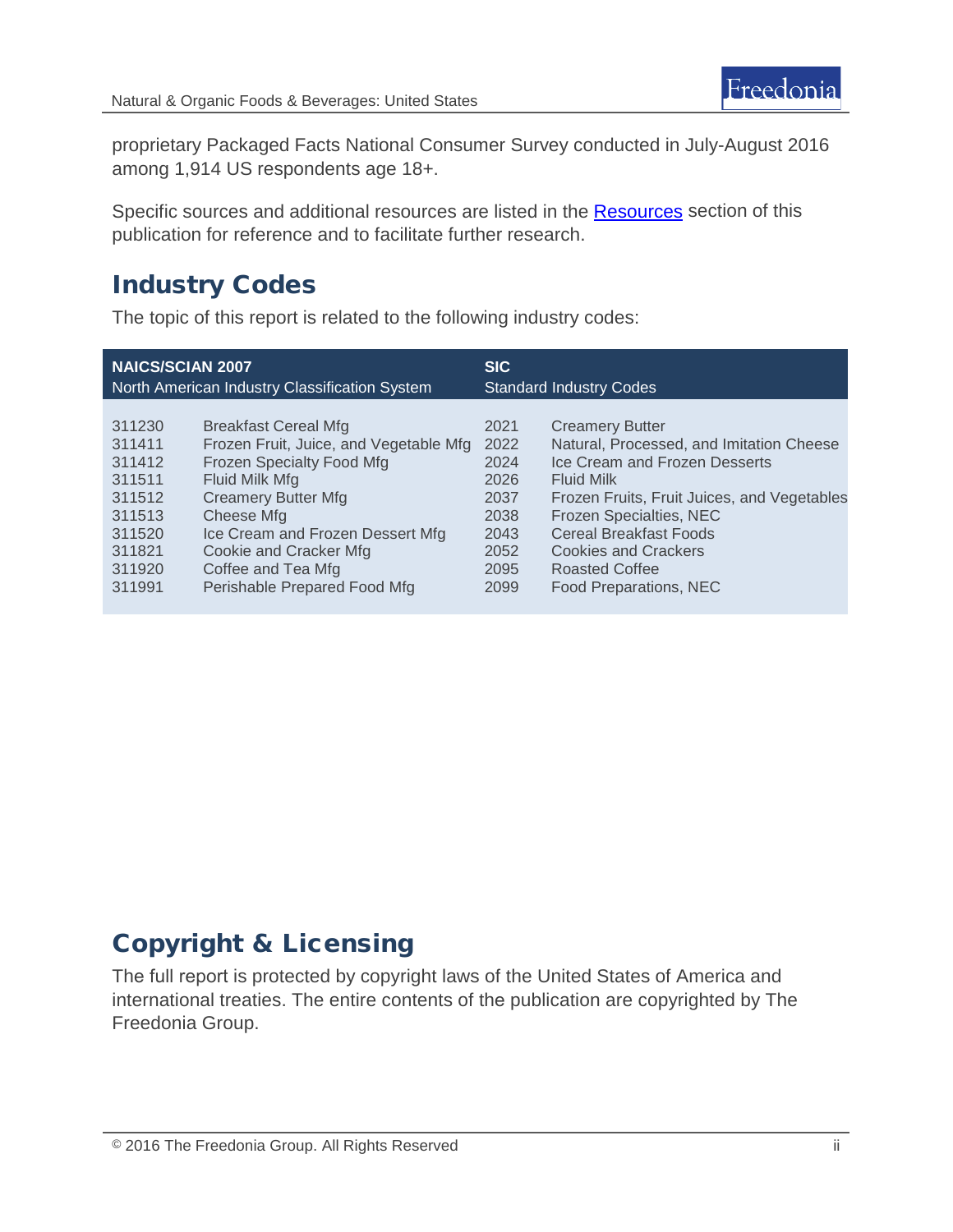## <span id="page-3-0"></span>**Table of Contents**

#### **Section**

| Chart 1   US Natural & Organic Food & Beverage Retail Sales by Type, 2012-2021 (US\$ bil)5<br>Chart 2   US Natural & Organic Food & Beverage Retail Sales by Product Category, 2016 6<br>Chart 3   US Natural & Organic Food & Beverage Retail Sales by Retail Channel, 2016 7<br>Table 1   US Sales of Selected Leading Natural & Organic Food Competitors, 2015 (US\$ mil)  18<br>Table 2   Share of US Consumers Buying Organic Foods by Major Prdt Ctgry, 2012 vs 2016 (%)22 |
|----------------------------------------------------------------------------------------------------------------------------------------------------------------------------------------------------------------------------------------------------------------------------------------------------------------------------------------------------------------------------------------------------------------------------------------------------------------------------------|
|----------------------------------------------------------------------------------------------------------------------------------------------------------------------------------------------------------------------------------------------------------------------------------------------------------------------------------------------------------------------------------------------------------------------------------------------------------------------------------|

To return here, click on any Freedonia logo or the Table of Contents link in report footers.<br>PDF bookmarks are also available for navigation.